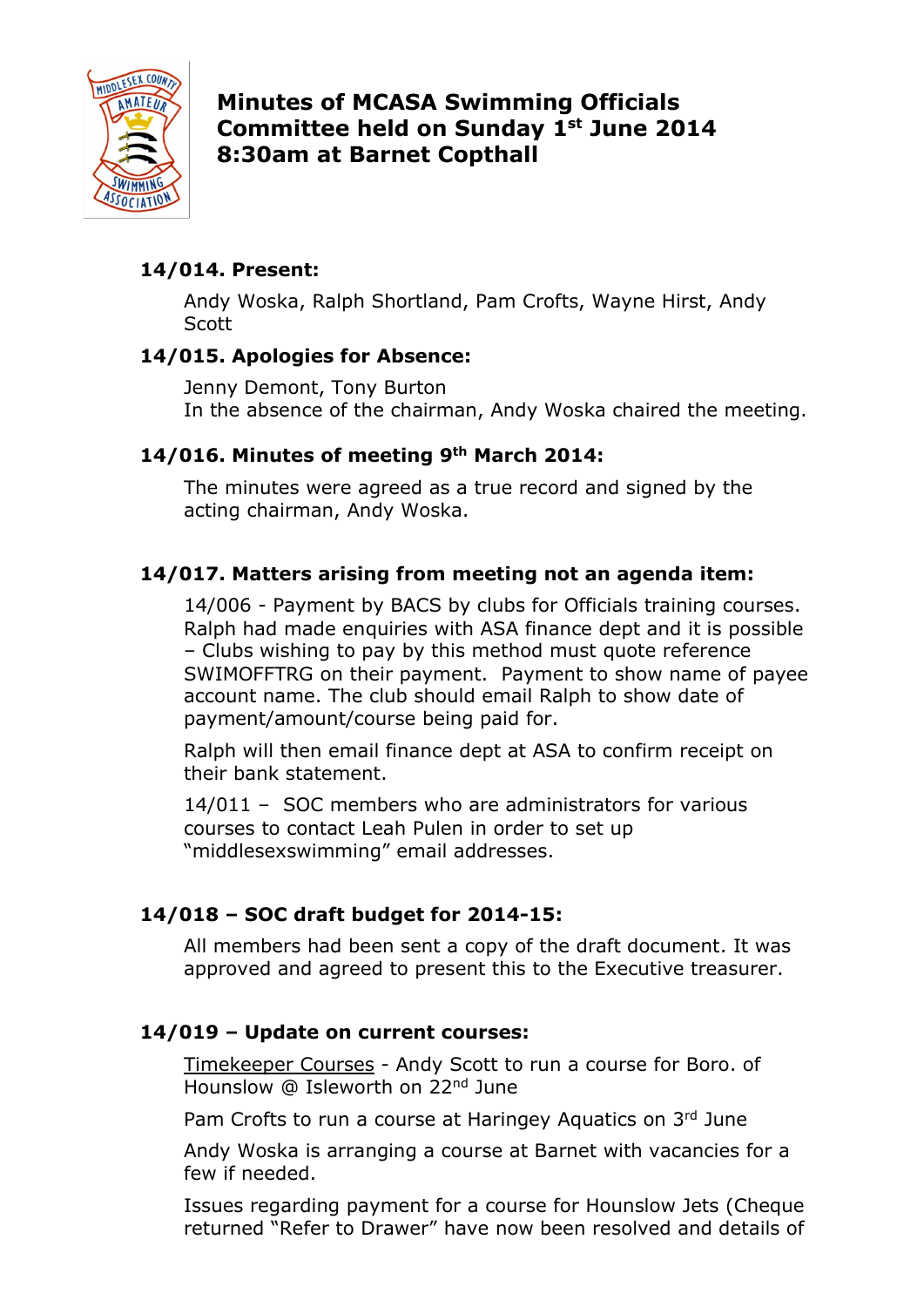candidates passed to ASA membership.

 Judge 1 Andy Woska held third workshop for his course on 29th April. As this coincided with the tube strike some were not able to attend and had been offered opportunities to attend either Pam's third workshop on 31st May. Andy will also re-run the third workshop on 17<sup>th</sup> June at Pimlico.

Pam's third workshop was on 31<sup>st</sup> May at Southbury Road.

Assessments required for 2xJudge 2 and Probable J1's

Wayne will do Judge 2 assessments on 29/6 Pam and Andy Woska to arrange assessments for J1 and ask Jenny if available to do assessments.

 Since the last meeting there had been successful passes in 6 Judge 1's and 3 Judge 2's

#### 14/020 – Future Courses:

 Judge 1 – Perivale Community Centre – Andy Scott to be course leader. Dates to be confirmed by Andy and venue booked.

Barnet Copthall – Andy Woska to arrange and confirm dates

 Judge 2 – Perivale Community Centre – Wayne Hirst to be course leader. Dates to be arranged by Wayne.

 Judge 2S – there are a possible 2/3 interested candidates. Pam Crofts agreed to be course leader and arrange date.

 Referee – Ralph to contact all interested parties to remind them that their application to undertake Referee training to be submitted by November 31<sup>st</sup> to Helen Akers.

#### 14/021 – CPD Courses:

Last courses held on 10<sup>th</sup> May at Perivale Community Centre Contemporary Issues – 7 attendees FINA Rules update – 3 attendees Race Result Determination – 5 attendees

 Further CPD courses will be arranged for inclusion into the County Training Day agenda at Barnet Copthall on Sunday 21st September.

#### 14/022 – AOB:

Ralph gave those present a copy of the new Judge 1 workbook indicating the changes to the layout and requirements of the course.

 As a result of the FINA rule changes in relation to Race Result determination it was discussed and agreed that whilst the duties of the Ch TK will still be included in the J1 training, the testing of how this is done during assessment will only require the candidate to identify when times and final placings are in conflict.